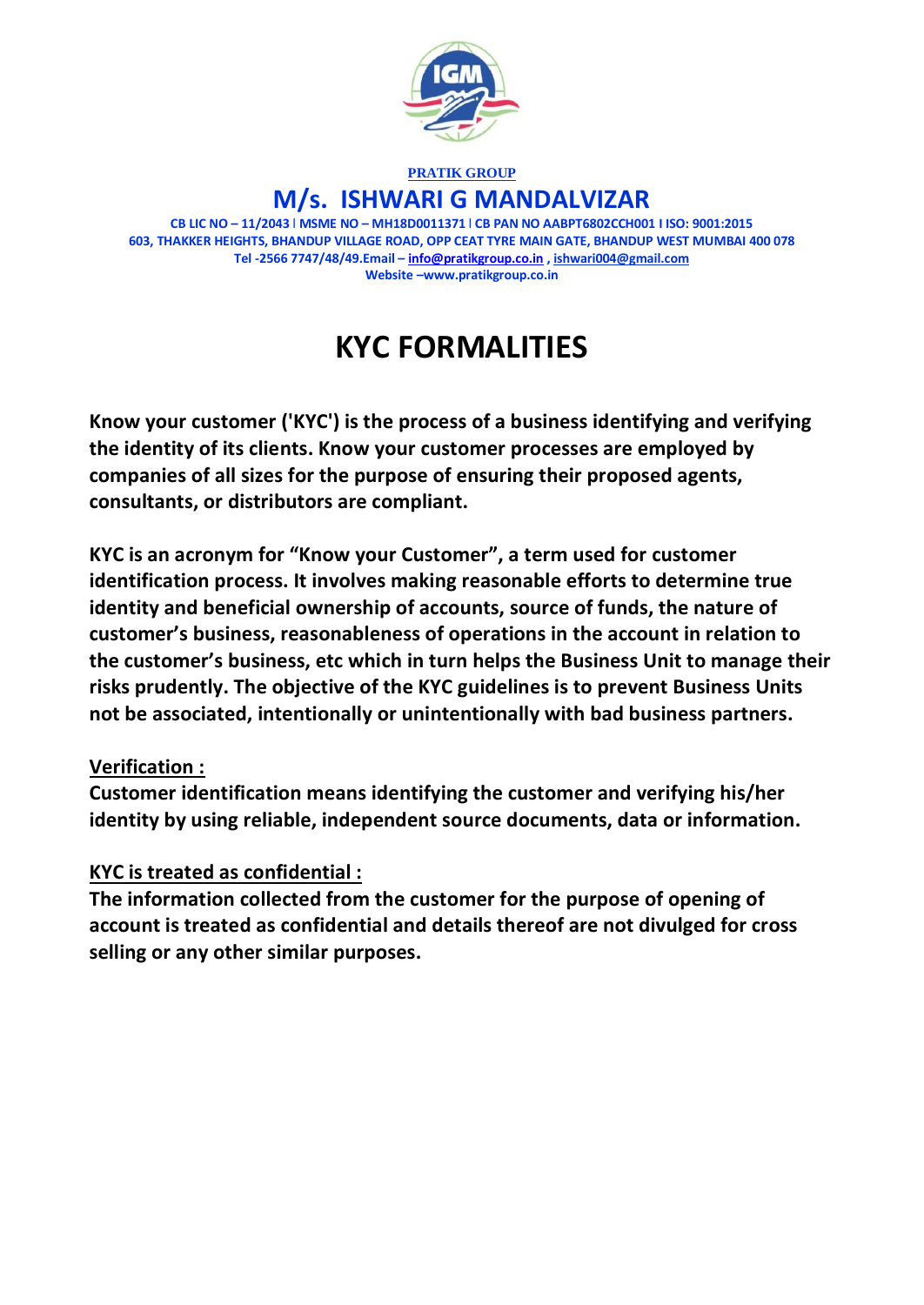|    | Form KYC (Know Your Customer)                                                                                                                                                                                                                                                                                            |                                                                                                      |                                                                                                |                                                                                                   |
|----|--------------------------------------------------------------------------------------------------------------------------------------------------------------------------------------------------------------------------------------------------------------------------------------------------------------------------|------------------------------------------------------------------------------------------------------|------------------------------------------------------------------------------------------------|---------------------------------------------------------------------------------------------------|
|    | As required and mandated by Indian customs vide CBEC Circulars 09/2010 and 33/2010 for<br>identification/verification of importers/exporters for customs clearance performed on their<br>behalf by ISHWARI G MANDALVIZAR acting as an Authorised Custom brokers directly Please<br>attach additional sheets if required. | <b>RECENT PASSPORT</b><br><b>SIZE PHOTOGRAPH OF</b><br><b>PARTNER/DIRECTOR/</b><br><b>PROPRIETOR</b> |                                                                                                |                                                                                                   |
| 1. | Category                                                                                                                                                                                                                                                                                                                 | $\Box$<br>□<br>$\Box$<br>$\Box$                                                                      | <b>Individual/Proprietary firm</b><br>Company<br><b>Trusts/Foundations</b><br>Partnership firm |                                                                                                   |
| 2. | Name of the Individual including alias/<br>Proprietary<br>Firm/Company/Trusts/Foundations/<br>Partnership firm (name of all partners)<br><b>Private Limited (name of all directors)</b>                                                                                                                                  |                                                                                                      |                                                                                                |                                                                                                   |
| 3. | Permanent or Registered address of the<br>Individual/Proprietary firm/Partnership firm<br>and partners/Company/Trusts/Foundations<br>Telephone,<br><b>Fax number</b>                                                                                                                                                     |                                                                                                      |                                                                                                |                                                                                                   |
| 4. | <b>Principal Business addresses from which</b><br>business is transacted of the<br>Individual/Proprietary<br>firm/Company/Trusts/Foundations/Partnership<br>firm<br>Telephone,<br>Fax number,<br><b>E-mail address</b><br>Website                                                                                        |                                                                                                      |                                                                                                |                                                                                                   |
| 5. | Name of Authorized signatories for signing<br>import/export documents including manual Air<br>Waybills. Please provide recent passport size<br>self attested photographs of each signatory                                                                                                                               |                                                                                                      |                                                                                                | <b>RECENT</b><br><b>PASSPORT SIZE</b><br><b>PHOTO OF</b><br><b>AUTHORIZED</b><br><b>SIGNATORY</b> |
| 6. | IEC No.                                                                                                                                                                                                                                                                                                                  |                                                                                                      |                                                                                                |                                                                                                   |
| 7. | PAN No.                                                                                                                                                                                                                                                                                                                  |                                                                                                      |                                                                                                |                                                                                                   |

**I/We hereby declare that the particulars given herein above are true, correct and complete to the best of my/our knowledge and belief, the documents submitted in support of this Form KYC are genuine and obtained legally from the respective issuing authority. In case of any change in any of the aforementioned particulars, I/we undertake to notify you in writing failing which the above particulars may be relied upon including all shipments/documents executed and tendered by the individual so authorized and mentioned in 6 above. I/we hereby authorize you to submit the above particulars to the customs and other regulatory authorities on my/our behalf as may be required in order to transport and customs clear my/our shipments.** 

Place **Signature All 2016** Signature **Signature Signature Signature Signature Signature Signature Signature Signature Signature Signature Signature Signature Signature Signature Signature Sign** 

**Date** Name and Name and Name and Name and Name and Name and Name and Name and Name and Name and Name and Name and Name and Name and Name and Name and Name and Name and Name and Name and Name and Name and Name and Name and

#### **Company stamp and signature**

**The following documents are mandatory documents required each to be self certified with company seal and should be sign.**